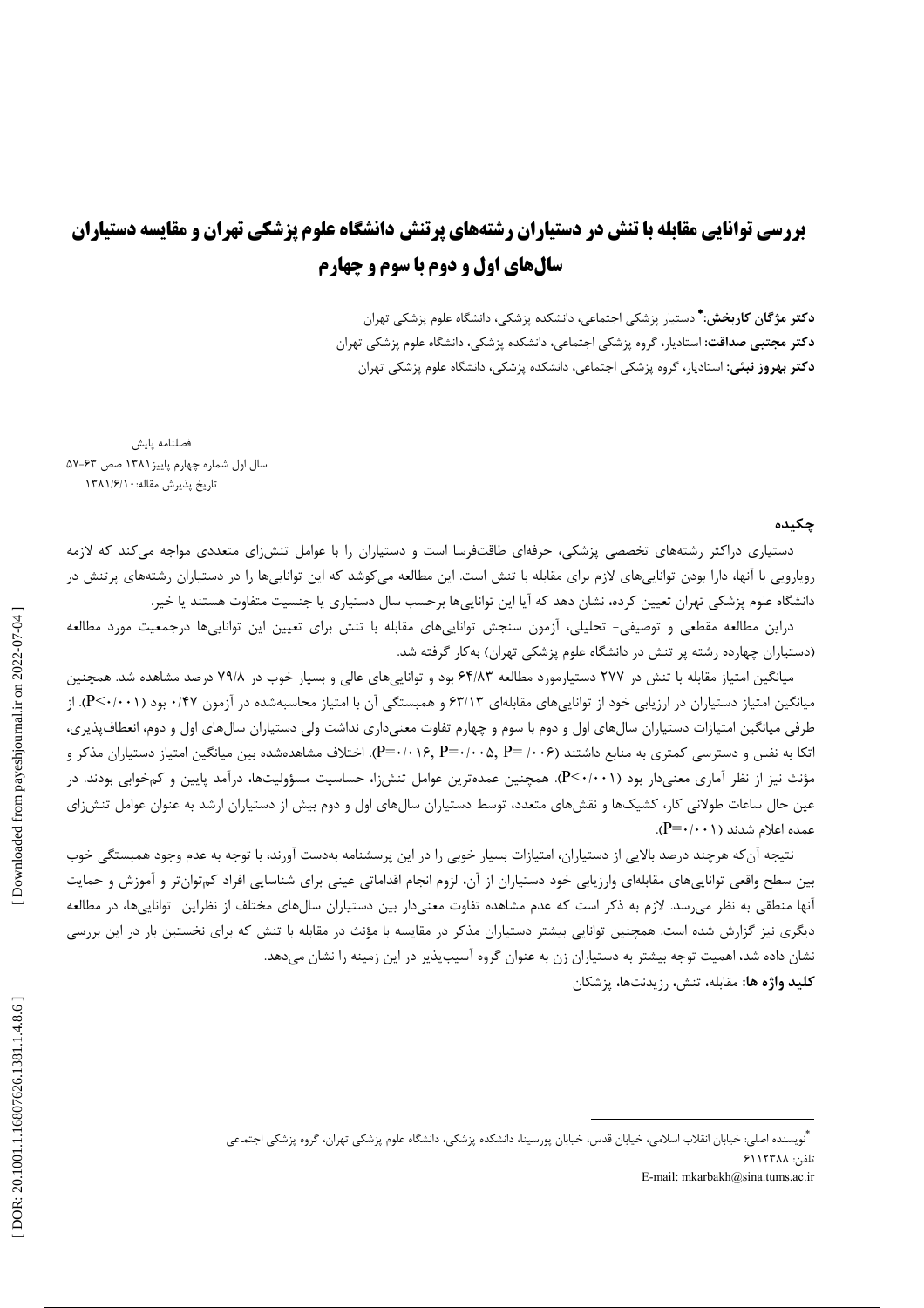مقدمه

دستیاری دراکثر رشتههای تخصصی پزشکی یک حرفه طاقتفرسا است و دستیاران را با عوامل تنشiای متعدد و متنوعی مواجه میکند که لازمه رویارویی با آنها، دارا بودن انعطاف، تطابق و توانایی های مقابلهای (Coping) با تنش است [۱]. واژه «مقابله» آنگونه که توسط ریچارد لازاروس- متخصص استرس- توصیف شده عبارت است از «فرآیند ساماندهی و مدیریت تقاضایی که فرد آن را فراتر ازمنابع خود ارزیابی می کند». استراتژیهای مقابلهای موفق در مقابله با تنش ادراکشده شامل چند عنصر پایهای هستند مانند: آگاهی از مشکل، پردازش اطلاعات، تغییر رفتاری و پایان صلح آمیز [۲]. گرچه مطالعات متعددی درباره ماهیت و اثرات تنش هایی که یزشکان با آنها مواجه هستند[۸-۳] و نیز اثرات آنها برروی مراقبت از بیماران [۱۰و۹] انجام شده، مطالعاتی که به بررسی تواناییهای مقابله با تنش در پرسنل پزشکی[۵-۱۱و۱] و بهصورت اختصاصی دستیاران می پردازد[۱۶] محدود هستند. ضمناً بیشتر مطالعات انجامشده دراین زمینه درکشورهای غربی بوده است و وضعیت این تواناییها در فرهنگ و طب خاورمیانه ممکن است متفاوت باشد[۴]. تعیین تواناییها و استراتژیهای مقابله با تنش در دستیاران این سود را نیز دارد که به ما در طراحی اقدامات مداخلهای جهت تخفیف و تغییر تأثيرات بالقوه منفي عوامل تنش;ا كمك مي كند[١٧]. هدف از مطالعه حاضر این است که تواناییهای مقابله با تنش را در دستیاران بالینی چهارده رشته تخصصی در دانشگاه علوم پزشکی تهران تعیین کرده، نشان دهد که آیا این تواناییها برحسب سال دستیاری یا جنسیت متفاوت هستند یا خیر. مواد و روش کار

این مطالعه یک بررسی مقطعی و توصیفی- تحلیلی است. جامعه پژوهش نیز دستیارانی هستند که در چهارده رشته تخصصی پرتنش در دانشگاه علوم پزشکی تهران در سال تحصیلی ۸۱-۱۳۸۰ مشغول به فعالیت و تحصیل بودند. این چهارده رشته عبارت بودند از: جراحی استخوان و مفاصل، جراحی کلیه و مجاری ادراری، اعصاب، داخلی، عفونی، قلب، زنان و مامایی، کودکان، بیهوشی، جراحی عمومی، جراحی اعصاب، چشم، روانپزشکی و گوش، حلق و بینی. دستیاران

رشتههای طب کار، پزشکی اجتماعی، پوست، آسیبشناسی، تصویربرداری تشخیصی و درمانی و طب هستهای به علت تفاوت ماهیت و سطح تماس با بیماران و سایر عوامل تنشiا (تعداد کشیکها و…) از مطالعه خارج شدند.

پرسشنامه سنجش تواناییهای مقابله با تنش (Coping Skills Inventory-CSI) برای تعیین سطح این تواناییها درجمعیت مورد مطالعه بهکارگرفته شد. این پرسشنامه که روایی و پایایی آن ثابت شده است (آلفای کرونباخ=۰/۹۴)، یک آزمون ۴۵ سؤالی خودپرشونده است که توانایی افراد را درمقابله با تنش ارزیابی می کند. امتیازات بالا (حداکثر ١٠٠) نشانگر تواناییهای مقابلهای خوب هستند. این تست همچنین هفت زیرامتیاز نیز در موارد زیر ارایه میدهد:

واكنش به تنش (كه امتياز پايين به معنى پاسخ تطابقى نامناسب به تنش است)، توانایی ارزیابی وضعیت، تکیه بر خود، دسترسی به منابع، انعطافپذیری، رفتار فعالانه و غیر انفعالی و توانایی آرام کردن خود (Relaxation) [۱۸].

علاوه بر این پرسشنامه که امتیازبندی آن از صفر تا۱۰۰ و بهصورت Online از پایگاه اینترنتی مربوطه[۱۵] انجام میشد، پرسشنامه دیگری نیز به افراد مورد مطالعه ارایه گردید که دستیاران در آنها ارزیابی خود را از تواناییهای مقابلهای بر روی یک میزان چشمی (Visual Analogue Scale) بین صفر (ضعیف) تا صد (عالی) مشخص میکردند و به سؤالات بسته و چند گزینهای در مورد سطح تنش مورد مواجهه و عوامل تنش زای عمده نیز پاسخ میدادند. دادهها پس از جمعآوری، با استفاده از نرمافزار رایانهای SPSS 10 وارد بانک اطلاعاتی شده و مورد تجزیه و تحلیل آماری قرار گرفت. همچنین برای خلاصه و دستهبندی نمودن اطلاعات از آمار توصيفي وجهت مقايسه ارتباط متغيرها از آمار استنباطي (آزمون های آماری کای مربع و T-test استفاده شد).

## بافتهها

 $\zeta$ .

دراین مطالعه ۲۷۷ دستیار دانشگاه علوم پزشکی تهران (۱۰۷ دستیار سال اول و دوم و ۱۷۳ دستیار سال سوم و چهارم) مورد بررسی قرار گرفتند. از این تعداد ۵۲/۷ درصد مرد و ۴۷/۳ درصد زن بودند. میانگین سنی افراد & 6'SEM) با ميانه ٣٢ سال بود. همچنين حدوداً

DOR: 20.1001.1.16807626.1381.1.4.8.6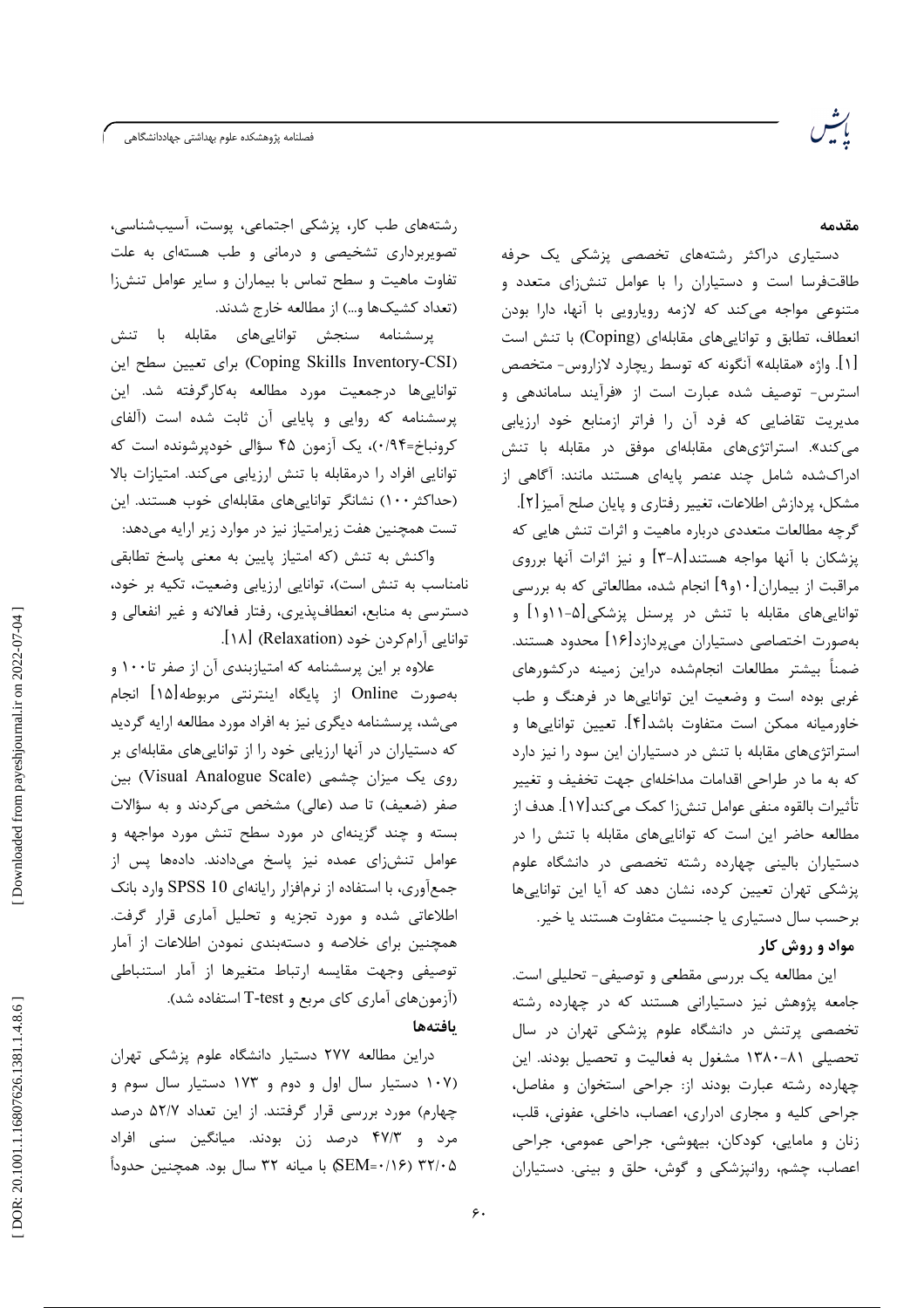توانايى مقابله با تنش ...

مژگان كاربخش و همكاران

رينه<br>بې

۶۶ درصد دستیاران مورد مطالعه متأهل بودند و استعمال سیگار در ۵/۸ درصد موارد گزارش شد.

 $55/17$ مقابله با تنش، ميانگين امتياز (95CI=۶۳/۹۰-۶۶/۷۷)، میانه آن ۶۶، حداقل آن ۴۶ و حداکثر آن ۸۶ بود. تواناییهای عالی در ۱۱ مورد (۴ درصد)، بسیارخوب در ۲۱۰ مورد (۷۵/۸ درصد) و نسبتأخوب در ۵۲ مورد (٢٠/٢ درصد) از دستياران مشاهده شد. ضمن آن كه هیچیک از دستیاران امتیاز ضعیفی دراین پرسشنامه به دست نیاوردند. میانگین امتیاز دستیاران در ارزیابی خود از توانایی های مقابله با تنش نیز ۶۳/۱۳ (SEM=1) بود. این

میانگین در دستیاران سالهای اول و دوم ۶۳/۵۶ و در دستیاران سالهای سوم و چهارم ۶۶/۰۸ بود. همبستگی مشاهدهشده بین امتـیاز محاسـبهشـده مقــابله با تنش و امـتياز خودتخمينزده از آن نيز ۰/۴۷بود (P<۰/۰۰۱). میانگین امتیاز مقابله با تنش دستیاران سالهای اول و دوم (۶۴/۴) با دستیاران سالهای سوم وچهارم (۶۵/۳۱) تفاوت معنى دارى نداشت (شكل شماره ١). حال آن كه اختلاف مشاهدهشده بين ميانكين امتياز دستياران مذكر (۶۶/۵۸) و دستیاران مؤنث (۶۲/۸۹) از نظر آماری قابل ملاحظه بود (۲۰۰۱–)(شکل شماره ۲).

شکل شماره ۱– مقایسه میانگین امتیاز مقابله با تنش بین دستیاران سالهای اول و دوم(1.00) با دستیاران سالهای سوم و چهارم



شکل شماره ۲- مقایسه میانگین امتیاز مقابله با تنش در دستیاران مرد و زن

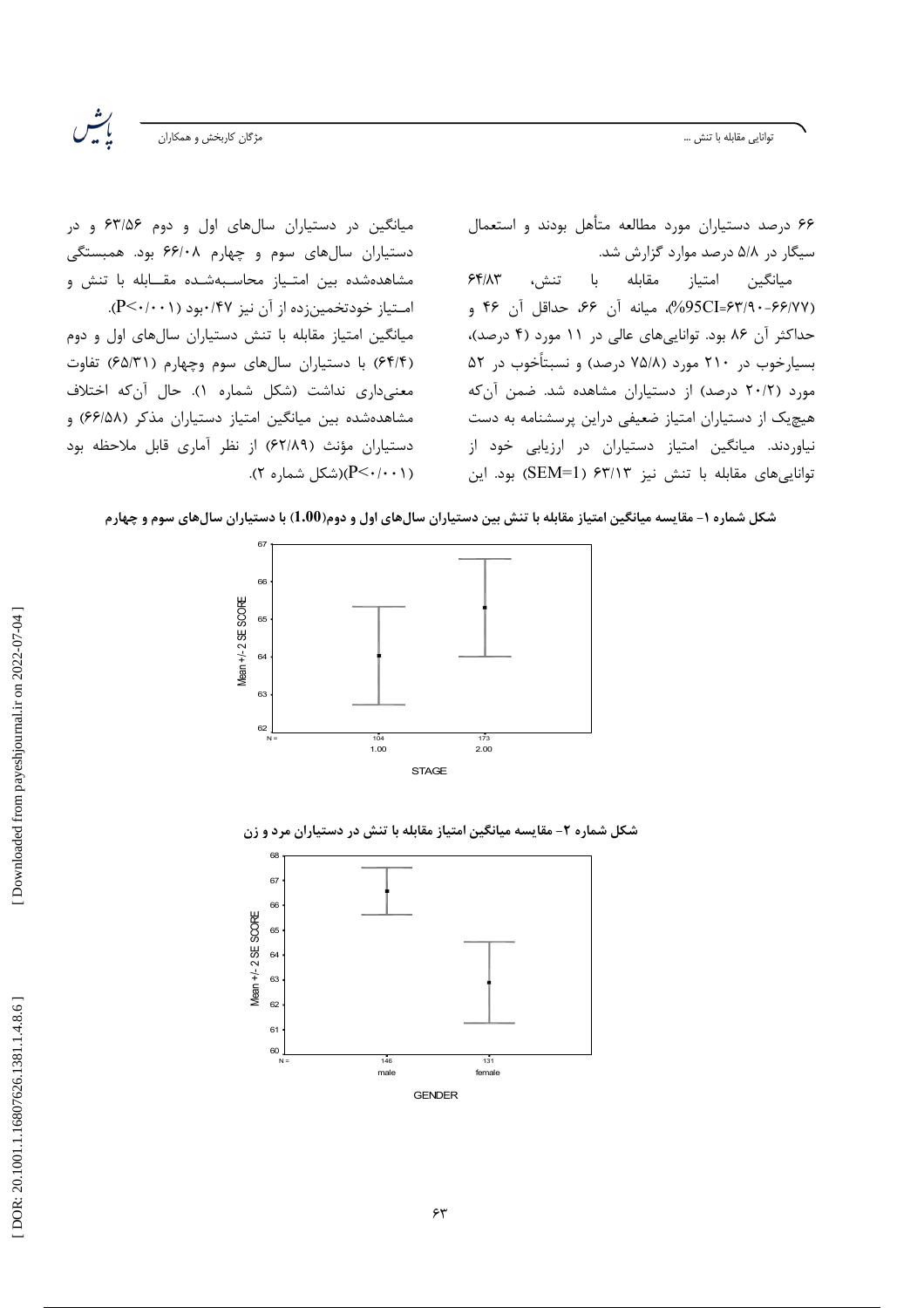رشر<br>پېښه

در مجموع حساس بودن مسئولیت ها، در آمد پایین و کمخوابی، فراوان ترین عوامل تنش زای عمده برای دستیاران بودند. ضمن آن که ساعات طولانی کار، کشیکها و لزوم ایفای نقشهای متعدد، به طور قابل ملاحظهای توسط دستیاران سالهای اول و دوم بیشتر از دستیاران سالهای سوم و چهارم به عنوان عوامل تنشiای عمده اعلام شدند (P=۰/۰۰۱). بیشتر دستیاران (۷۰/۸ درصد)، سطح تنش شغلی خود را در حد متوسط توصیف کردند، درحالی که ۲۱/۶ درصد، سطح بالایی از تنش مورد مواجهه را اظهار نمودند. عمدهترین عوامل تنش زای ذکرشده توسط دستیاران برحسب جنس و سال تحصیلی (اول و دوم در مقابل سوم و چهارم) در جداول شماره ۱ و ۲ خلاصه شده است.

|                     |            |               |       |                                 |                   | . .                   |                                       |  |
|---------------------|------------|---------------|-------|---------------------------------|-------------------|-----------------------|---------------------------------------|--|
| جنس                 | مذكر       |               | مؤنث  |                                 | جمع               |                       |                                       |  |
| عوامل تنشرزا        | تعداد      | د, صد         | تعداد | د, صد                           | تعداد             | د, صد                 | معنىدار Pvalue*                       |  |
| حساس بودن مسئوليتها | ٧٩         | <b>TV/97</b>  | ۶۷    | ۲۸/۱۵                           | ۱۴۶               | <b>TY/11</b>          |                                       |  |
| درآمد پايين         | ۶۱         | ۲۱/۲۵         | ۲۱    | $Y/\lambda Y$                   | ۸۲                | ۱۵/۶۲                 | $\langle \cdot   \cdot \cdot \rangle$ |  |
| كمخوابي             | ۴۱         | 14/79         | ۳۸    | 10/9V                           | ٧٩                | $\Delta/\cdot \Delta$ | $\overline{\phantom{0}}$              |  |
| نقش های متعدد       | ٣٧         | 12/19         | ٣٠    | 15/60                           | ۶۷                | 17/78                 |                                       |  |
| كشىكھا              | ٣٢         | ۱۱/۱۵         | ۳۱    | 17.7                            | ۶۳                | ۱۲                    | $\langle \cdot   \cdot \cdot \rangle$ |  |
| ساعات طولانی کار    | ۲۶         | 9.5           | ۲۴    | $\lambda \cdot / \cdot \Lambda$ | ۵۰                | 9/27                  |                                       |  |
| غيره                | ۱۱         | $T/\Lambda T$ | ۲۷    | 11/Tf                           | ۳۸                | Yf/Y                  |                                       |  |
| جمع                 | <b>TAY</b> | ۱۰۰           | ۲۳۸   | $\cdots$                        | $\Delta Y \Delta$ | ۱۰۰                   |                                       |  |

جدول شماره۱- توزیع فراوانی عوامل تنشزا در دستیاران مورد مطالعه بر حسب جنس

| جدول شماره۲- توزیع فراوانی عوامل تنشiا در دستیاران مورد مطالعه بر حسب سال دستیاری |  |  |  |  |  |  |
|-----------------------------------------------------------------------------------|--|--|--|--|--|--|
|-----------------------------------------------------------------------------------|--|--|--|--|--|--|

| سال دستیاری         |       | سال ۱ و ۲                           |       | سال ۳ و ۴   |                   | جمع          | معنىدار Pvalue*                       |
|---------------------|-------|-------------------------------------|-------|-------------|-------------------|--------------|---------------------------------------|
| عوامل تنشرزا        | تعداد | در صد                               | تعداد | د, صد       | تعداد             | د, صد        |                                       |
| حساس بودن مسئوليتها | ۵۱    | <b>71/07</b>                        | ٩۵    | 37/99       | ۱۴۶               | <b>TYIAI</b> |                                       |
| درآمد پايين         | ۳۱    | $\mathcal{N} \setminus \mathcal{N}$ | ۵۱    | ۱۷/۷۱       | ۸۲                | ۱۵/۶۲        |                                       |
| كمخوابي             | ۳۶    | ۱۵/۱۹                               | ۴۳    | ۱۴/۹۳       | ٧٩                | 10/20        |                                       |
| نقشهاى متعدد        | ۳۸    | ۱۶۱۰۳                               | ۲۹    | 1.1.4       | ۶۷                | 17/79        | $\langle \cdot   \cdot \cdot \rangle$ |
| كشىكھا              | ٣٧    | ۱۵۱۶۱                               | ۲۶    | $9/\cdot 7$ | ۶۳                | ۱۲           | $\langle \cdot   \cdot \cdot \rangle$ |
| ساعات طولانی کار    | ۲۹    | ۱۲/۲۴                               | ۲۱    | $Y/Y$ ۹     | ۵۰                | 9/27         | $\cdot/\cdot\cdot$                    |
| غيره                | ۱۵    | 5/77                                | ۲۳    | Y/99        | ۳۸                | Y/Y          |                                       |
| جمع                 | ۲۳۷   | ۱۰۰                                 | ۲۸۸   | ۱۰۰         | $\Delta Y \Delta$ | ۱۰۰          |                                       |

سوی دیگر، دستیاران مرد امتیازات به طور قابل ملاحظـه بالاتری را از نظر انعطـافپذیری (P=۰/۰۰۴)، تطــابق (P=٠/٠٠١)، رفتار غيرانفعالي (P<٠/٠٠١)، اتكا به نفس (P<۰/۰۰۱) و توانایی آرامکردن خود (P<۰/۰۰۱) نسبت به همتاهای زن از خود نشان دادند. میانگین و خطای استاندارد هفت امتیاز فرعی که در پرسشنامه تواناییهای مقابله با تنش گزارش شده، برحسب جنس وسال تحصیلی درجداول شماره ۳ و ۴ نشان داده شده است. طبق این اطلاعات، دستیاران سال های اول و دوم نسبت به همتاهای ارشد خویش، برای مقابله با تنش، کمتر انعطافپذیر بودند، کمتر به منابع دسترسی داشتند و کمتر به ; خود تکیه میکردند (۶۰۰۶ P=۰/۰۰۵, P= ۰/۰۰۶ باز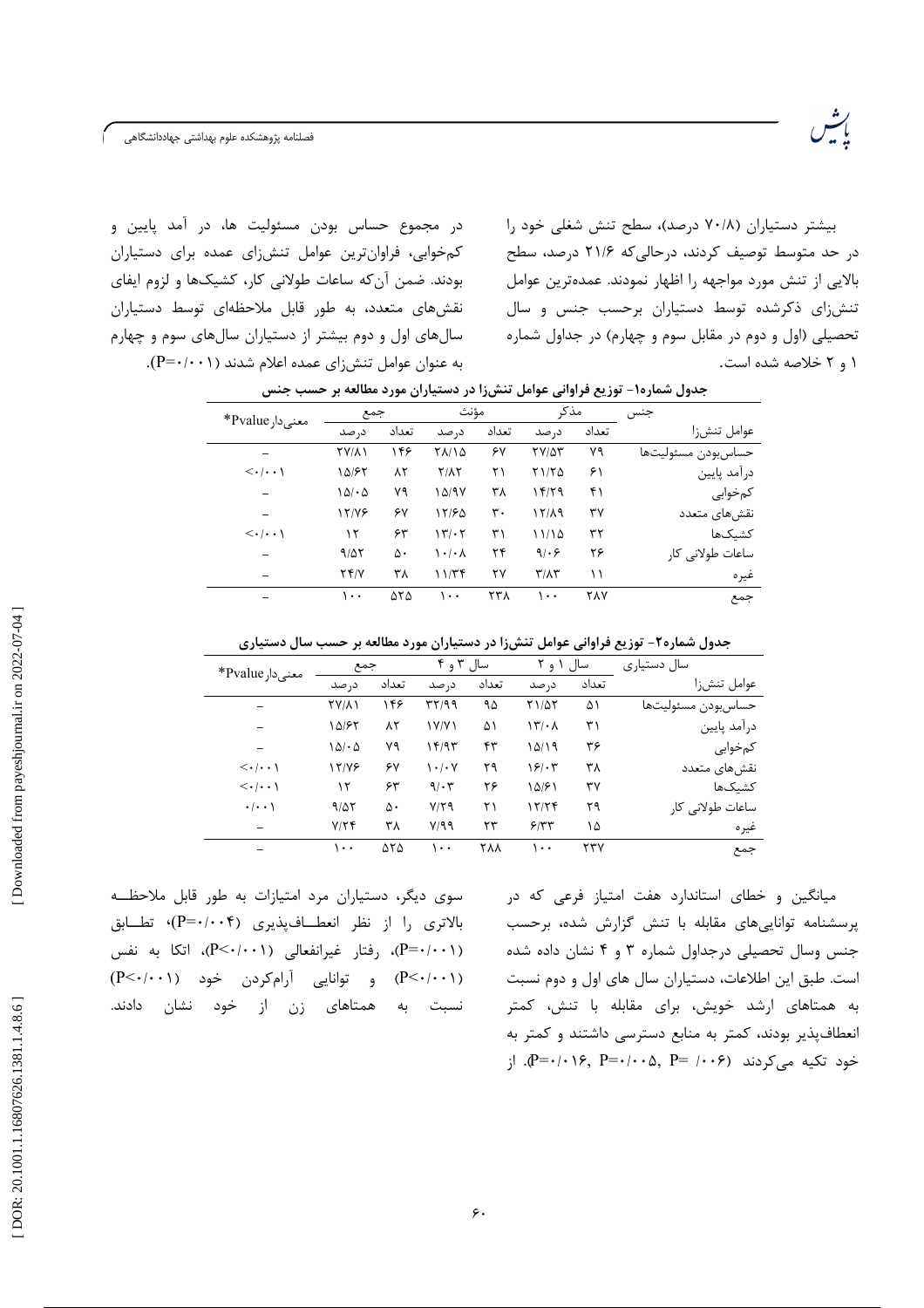|                                  |                              | جمع                |                  | موىت                        |                           | مد ب               | جنس                   |  |
|----------------------------------|------------------------------|--------------------|------------------|-----------------------------|---------------------------|--------------------|-----------------------|--|
| معنىدار Pvalue*                  |                              |                    |                  |                             |                           |                    | توانايى               |  |
|                                  | <b>SEM</b>                   | مىانگىن            | <b>SEM</b>       | مبانگين                     | <b>SEM</b>                | مىانگىن            |                       |  |
| $\cdot$   $\cdot$   $\le$        | $\cdot$ /yq                  | $V \cdot / \Delta$ | $1/\tau \Delta$  | $5Y/\Delta\Delta$           | $\cdot/\lambda\tau$       | $YY/\lambda$       | رفتار غیر انفعالی     |  |
|                                  | $\cdot$ / $\vee$ $\triangle$ | 51/AT              | 1/T1             | $\Delta\lambda/\lambda\tau$ | $\cdot/\lambda\lambda$    | 55/25              | توانايي آرامكردن      |  |
|                                  | .189                         | 55/17              |                  | 50/9                        | $\cdot$ / $\Delta\Lambda$ | $5Y/\Delta\lambda$ | توانايي ارزيابي وضعيت |  |
| $\cdot \mid \cdot \cdot \rangle$ | $\cdot/\Delta$               | 55/25              | .197             | 9.190                       | $\cdot$ /۴۷               | 55/90              | انعطاف يذيري          |  |
| $\cdot$   $\cdot$ \              | .788                         | 55/8A              | $\cdot$ /9       | 9.190                       | .409                      | 55/17              | قابليت تطابق          |  |
| -                                | .19Y                         | 55/85              | 1/1 <sub>A</sub> | 9.19                        | $\cdot/\Upsilon$          | 9.197              | دسترسي به منابع       |  |
| $\cdot$ / $\cdot$ 1 $\le$        | .788                         | YY/Y               | .119             | 99/9                        | $\cdot/\Delta\lambda$     | Yf/Yf              | تکیه بر خود           |  |

جدول شماره۳- میانگین و خطای استاندارد امتیازات فرعی پرسشنامه تواناییهای مقابله با تنش بر ح

جدول شماره۴- میانگین و خطای استاندارد امتیازات فرعی پرسشنامه تواناییهای مقابله با تنش بر حسب سال دستیاری

| توانايى<br><b>SEM</b><br><b>SEM</b><br><b>SEM</b><br>ميانگين<br>ميانگين<br>ميانگين<br>Y1/FQ<br>$\cdot$ /yq<br>51/TV<br>$1/\cdot$ 9<br>$1/\cdot Y$<br>$V \cdot / \Delta Y$<br>رفتار غير انفعالى<br>توانايي آرامكردن<br>57/7 <sub>A</sub><br>1/79<br>.795<br>9.19V<br>$\cdot$ / $\vee$ $\triangle$<br>51/AT<br>.109<br>5Y/K<br>55/17<br>$\cdot$ /YY<br>.199<br>$F\Delta/VT$<br>توانايي ارزيابي وضعيت<br>$\overline{\phantom{0}}$ |                 |                | جمع   | سال ۳ و ۴        |       |             | سال ۱ و ۲ | سال دستیاری  |
|--------------------------------------------------------------------------------------------------------------------------------------------------------------------------------------------------------------------------------------------------------------------------------------------------------------------------------------------------------------------------------------------------------------------------------|-----------------|----------------|-------|------------------|-------|-------------|-----------|--------------|
|                                                                                                                                                                                                                                                                                                                                                                                                                                | معنىدار Pvalue* |                |       |                  |       |             |           |              |
|                                                                                                                                                                                                                                                                                                                                                                                                                                |                 |                |       |                  |       |             |           |              |
|                                                                                                                                                                                                                                                                                                                                                                                                                                |                 |                |       |                  |       |             |           |              |
|                                                                                                                                                                                                                                                                                                                                                                                                                                |                 |                |       |                  |       |             |           |              |
|                                                                                                                                                                                                                                                                                                                                                                                                                                | .4.19           | $\cdot/\Delta$ | 55/25 | .19 <sub>A</sub> | 55/5V | $\cdot$ /Y) | 9.19V     | انعطاف يذيري |
| .788<br>55/8A<br>.795<br>قابليت تطابق<br>$\cdot$ /۶۵<br>55.5<br>51/2V<br>$\qquad \qquad$                                                                                                                                                                                                                                                                                                                                       |                 |                |       |                  |       |             |           |              |
| 9.187<br>.190<br>$\Delta\lambda$ /٢٨<br>$\cdot$ / $\cdot$ $\Delta$<br>.19Y<br>51/Y<br>$\cdot$ /YF<br>دسترسی به منابع                                                                                                                                                                                                                                                                                                           |                 |                |       |                  |       |             |           |              |
| $\cdot$ $\cdot$ $\cdot$ $\cdot$<br>.788<br>YY/YF<br>$YY/\Delta$<br>1/1<br>$Y \cdot / Y$<br>$\cdot$ /55<br>تکیه بر خود                                                                                                                                                                                                                                                                                                          |                 |                |       |                  |       |             |           |              |

## بحث و نتیجهگیری

ازمیان دستیاران مورد مطالعه، ۷۹/۸ درصد در پاسخ به پرسشنامه سنجش تواناییهای مقابله با تنش، امتیازات بسیار خوب و عالی از خود نشان دادند. این یافته، مطابق با برخی گزارشات است که مطرح میکنند ۷۰ تا ۹۰ درصد دستیاران میتوانند بدون این که اختلال عاطفی یا رفتاری واضحی در آنها ایجاد شود، با تنشهای موجود در حرفه يزشكي مواجه شوند[١٩]. البته بيشتر يژوهشها درزمينه تنش در دستیاران، به اثرات عمقی تنش- به طور کلی-اشاره می کند و کمتر به کم و کیف توانایی های مقابلهای با تنش می پردازند [۲۰].

از طرفی تفاوت معنیداری بین امتیازات دستیاران سالهای پایینتر با دستیاران ارشد بهدست نیامد. حال آن که، در بعضی امتیازبندیهای جزیی تر (Subscales)،

(انعطافپذیری، دسترسی به منابع واتکا بر خویش)، دستیاران ارشد بهتر ظاهر شدند. ازمیان مقالات موجود درزمینه تنش در پزشکان و مقابله با آن، هیچ مطالعهای -البته به جز مطالعه اشنايدر[۱۶]- تاكنون توانايىهاى مقابله با تنش را بین دستیاران سالهای مختلف مورد مقایسه قرار نداده است. در آن مطالعه، تفاوتی از نظر تنش شغلی یا مهارتهای مقابله با تنش بین دستیاران سالهای مختلف رشته تخصصی زنان و مامایی مشاهده نشد[۱۶]. هرچند درصد بالایی از دستیاران، امتیازات بسیار خوب یا عالی را در پرسشنامه تواناییهای مقابله با تنش بهدست آورند، عدم مشاهده همبستگي قابل قبول بين سطح واقعي این تواناییها وارزیابی فرد از آنها، لزوم انجام اقداماتی عینی (در مقابل اقدامات مبتنی بر گزارشات افراد) برای شناسایی افراد کمتوانتر و آموزش یا حمایت آنها منطقی به نظر مىرسد.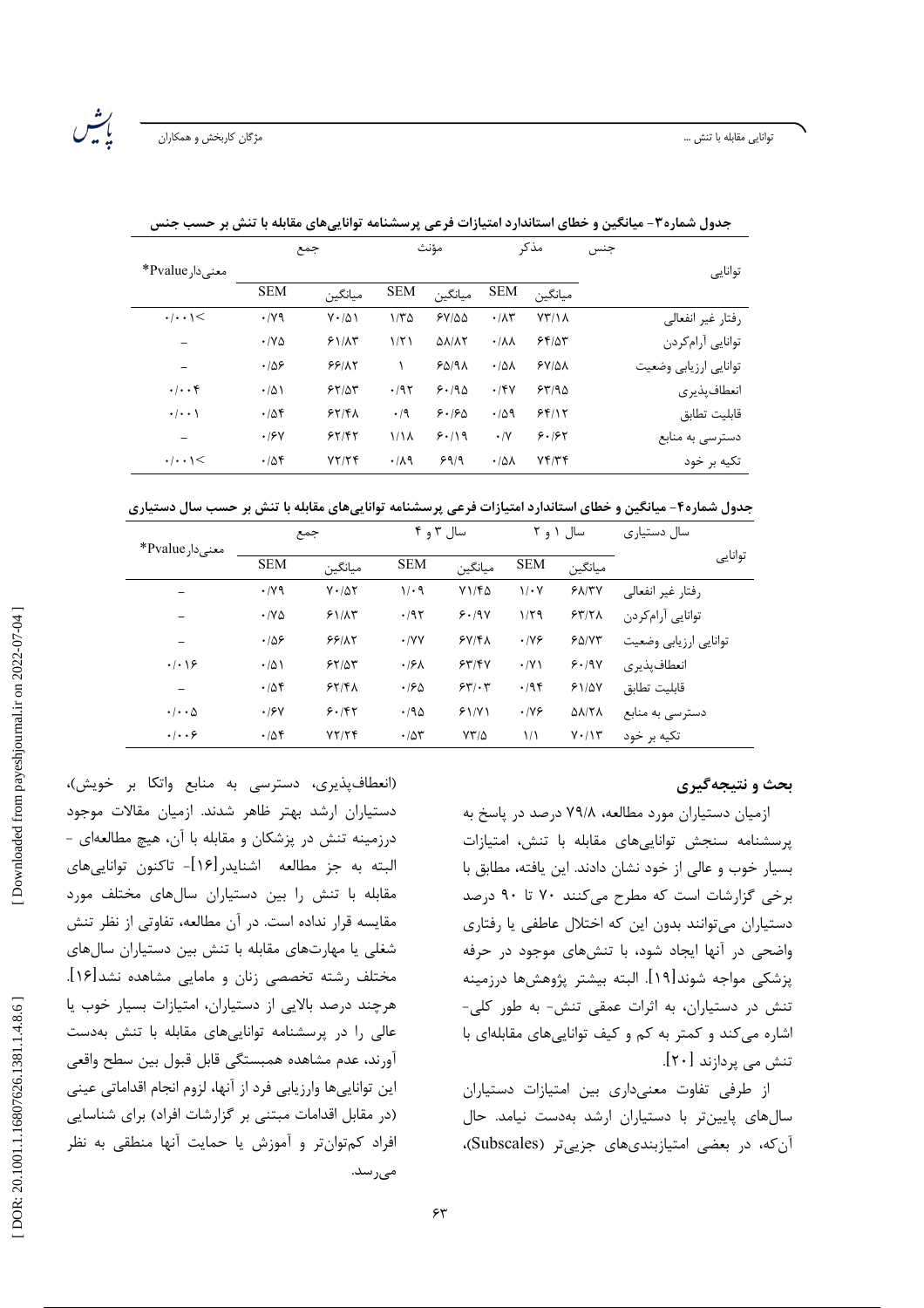.<br>فصلنامه پژوهشکده علوم بهداشتی جهاددانشگاهی

عامل بهطور بالقوه مى تواند با آموزش آنها تداخل كند. سومین عامل مهم تنشiا بین دستیاران مورد مطالعه، «کمبود خواب» بوده است. درسایر کشورها، ساعات کار و فعاليت دستياران درحال حاضر بهطور دقيق تنظيم مىشود و مسئولین برنامههای دستیاری مسئولیت دارند که بهطور منظم، میزان تنش دستیاران را پایش کنند[۸] زیرا مراقبت از بیمار در شرایطی که پزشک ساعات طولانی را کشیک بوده است ويا به علت آنكال بودن، خواب منقطعى داشته است، میتواند باعث تنش فراوان یا خطاهایی در امر مراقبت از بیمار شود[۴]. پروفسور فرث- کوزن توصیه می کند به جای کاهش دادان ساعات کار پزشکان (که خود می تواند منجر به افت آموزش شود)، تیمهای واقعی با عملکرد خوب ایجاد شوند که متعهد شوند تا مراقبت مناسبی از پزشکان جوان تحت آموزش - علاوه بر بیماران - به عمل آورند[۸]. اگر چه مطالعات دیگری برای نشان دادن ارتباط ساعات کم خواب یا کیفیت پایین آن با خطاهای پزشکی و اهمال در مراقبت از بیماران ضرورت دارند، به نظر می رسد با توجه به کمتر بودن توانایی های مقابلهای دستیاران سالهای اول و دوم وسروکار داشتن مستقیم این گروه با بیماران (درمقایسه با دستیاران ارشد)، ایجاد چنین تیمهایی در بیمارستانهای آموزشی به عنوان یک اهرم حمایتی مناسب درجهت تقویت تواناییهای مقابلهای دستیاران سالهای پایین عمل کند. درصورت تحقق چنین سیستمی، این راهکار نهایتاً به بهبود مراقبت از بیماران و ارتقـای ســـلامت آنها - ونیز دستیاران-منجر خواهد شد. دكتـر ديل آلكسـاندر مىگويــد: «دستیاران از مسئولین آموزشی خود انتظار دارند که زمینهها و راهکارهای مقابلهای عملی و اثبات شدهای برای آنها فراهم آورند تا بتوانند از پس عوامل تنشiا با موفقيت بر آیند. هرچه مراقبت و تلاش خویش را به سمت کمک به دستیاران درجهت یافتن راههای مؤثر درجهت مقابله با چالشهای شغلی آنها متوجه سازیم، شانس بیشتری داریم که این مراقبت به بیماران منتقل شود ودرمجموع فواید ارزشمندی را نصیب سیستم بهداشتی نماید»[۱۹].

درمطالعه اخیر، تفاوت معنیداری بین تواناییهای مقابله با تنش در دستیاران مرد با زن به دست آمد.گرچه برگمن و همکاران [۱۱]، اخیراً مکانیسمهای مختلف مقابلهای را بین پزشکان مرد و زن مشاهده کردهاند، مطالعه ما اولین مطالعه در کمی کردن این مقایسه محسوب میشود. در مطالعاتی که پروفسور فوث -کوزن در بریتانیا انجام دادهاند، تفاوتی از نظر سطح افسردگی بین دوجنس درپزشکان عمومی [۲۱] یا از نظر نوع عوامل تنشiا بین دو جنس در پزشکان جوان [۱۲]، مشاهده نشده است. از سوی دیگر ، کولیر و همکاران از امریکا [۸] و البداوی و همکاران از عربستان سعودی [۴]، سطح بالاتری از ناخوشیهای خفیف روانپزشکی را در دستیاران خانم نسبت به آقایان مشاهده کردند. این امر لزوم توجه بیشتر به دستیاران زن به عنوان گروه آسیبپذیر در مقابله با تنش را نشان مى دهد. مطالعات آينده مى توانند نقش اقدامات حمایتی مختلف (آموزش ، ارایه خدمات سازمانی برای نگهداری از فرزندان در ساعات کشیک، مدت مرخصی زایمان و…) را در بهبود این تواناییها بررسی کنند.

در مجمـوع، «حساس بودن مسئوليتها» فراوان ترين عامل تنشiا برای دستیاران بود. این حساس بودن احتمالاً با ترس موجود بین پزشکان از خطا کردن در تشخیص و درمان و عواقب آن (مثلاً اقامه دعوی توسط بیماران یا خانواده آنها) که در سایر کشورها مثل امریکا و انگلستان به فراوانی مشاهده می شود[۹] دریک راستا قرار دارند. اقدامات حمایتی برای پزشکان - بهویژه برای افرادی که شكاياتي عليه آنها شده است- وكاهش دادن خطر و تهديد اقامه دعوی از سوی بیماران و خانواده آنها با آموزش دستیاران درجهت برقراری ارتباط بهتر و مناسبتر با بیماران به منظور کاهش سطح این عامل تنشiا در کشورهای دیگر توصیه شده[۹] که اثربخشی آنها در تغییر سطح این عامل در کشورما نیز جای مطالعه دارد. دومین عاملی که به فراوانی به عنوان عامل تنشiا دراین مطالعه مشاهده شد، «درآمد پایین» بوده است. کولیر و همکاران [۸] نیز مشکلات اقتصادی ,ا در درصد قابل ملاحظهای از دستیاران در آمریکا مشاهده کردند و اظهار نمودند این